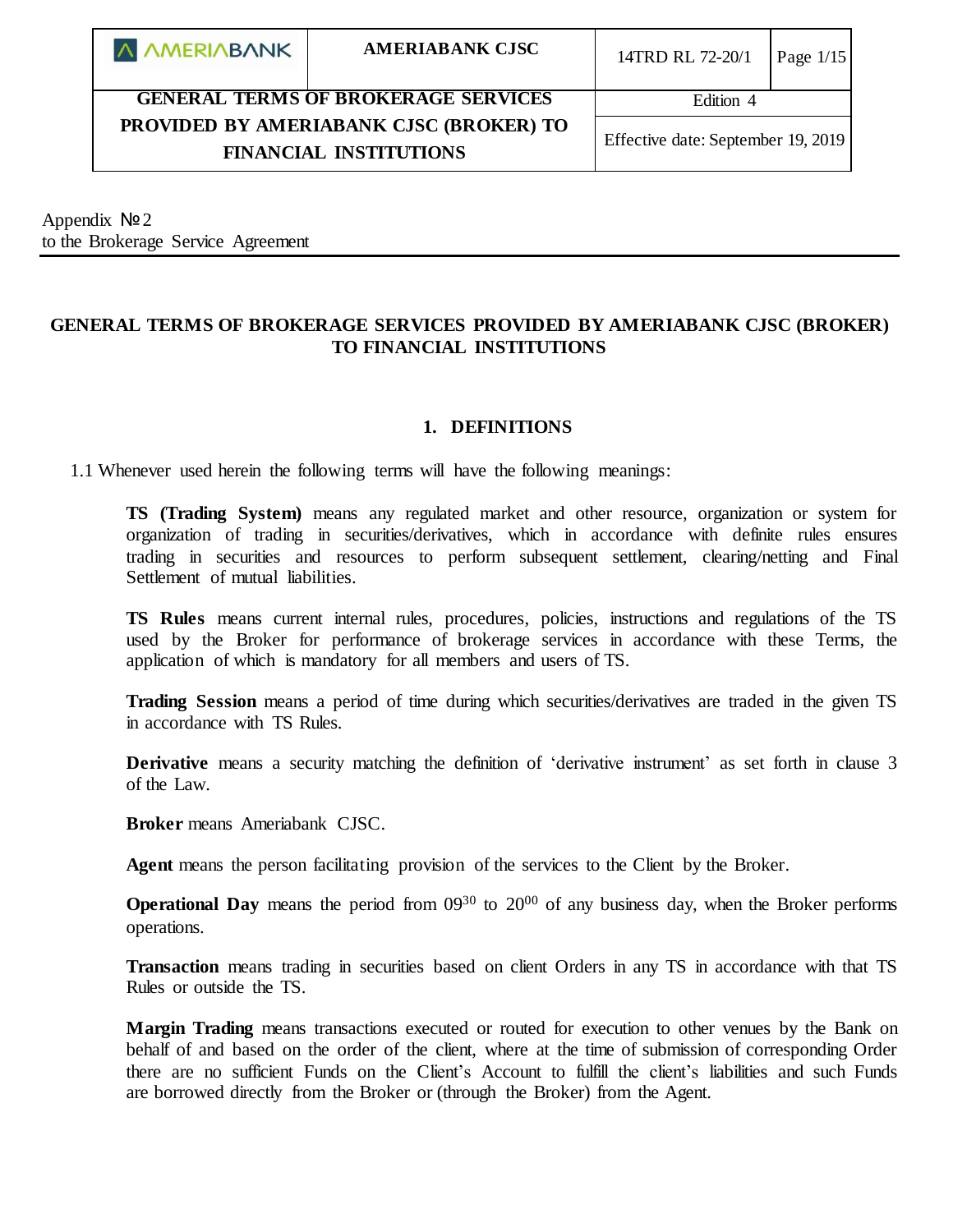| A AMERIABANK                                                             | <b>AMERIABANK CJSC</b> | 14TRD RL 72-20/1                   | Page $2/15$ |
|--------------------------------------------------------------------------|------------------------|------------------------------------|-------------|
| <b>GENERAL TERMS OF BROKERAGE SERVICES</b>                               |                        | Edition 4                          |             |
| PROVIDED BY AMERIABANK CJSC (BROKER) TO<br><b>FINANCIAL INSTITUTIONS</b> |                        | Effective date: September 19, 2019 |             |

**Essential Terms of Transaction** means the type and the issuer (or its unique code) of the securities, type of transaction (purchase or sale of securities, exercising Client's right via derivatives, subscription order, repo, reverse repo), trade volume (quantity of securities), price limitations (buy, sell, execute) per security (for non-market orders only).

**Market Order** means a buy and/or sell Order to the Broker to be executed immediately at current market prices.

**Buy/Sell Stop Order** means the Client's Order to the Broker to buy or sell a security at current market price (as Market Order) once the price of the security in the relevant TS reaches the price specified in the Order. Due to market fluctuations before actual execution time the actual execution price can differ from the price specified in the Order both to the benefit or loss of the Client.

**Buy/Sell Limit Order** means the Client's Order to the Broker to buy or sell securities at a price not higher (if buying) or not lower (if selling) than the price specified in the Order.

**Buy/Sell Stop Limit Order** means the Client's Order to the Broker, which combines a Buy/Sell Limit Order at one price and Buy/Sell Stop Order at another price. The Order is executable only if the price of the security in the given TS reaches the price defined in the Order; the Order also contains:

- the highest price of the transaction if the Client buys securities
- the lowest price of the transaction if the Client sells securities

Position or Open Position means weight of claims and liabilities of the Client by transactions, expressed in currency or securities and not equal to zero.

**Order** means a document, an electronic or voice message given by the Client to the Broker, which is the basis for execution or routing for execution of the transaction by the Broker at the expense of the Client's Funds in order to sell or purchase securities.

**Message** means delivery, exchange of any information, notification, Order and any other communication under the agreement executed between the Client and the Broker.

**Client's Account** means the Brokerage Account and the securities account and sub-accounts specified in the Custody Service Agreement under single code.

**Agreement** means the Brokerage Service Agreement executed between the Client and the Broker, the indispensable part of which are these Terms. The term 'Agreement' used herein does not include these Terms.

Funds means funds (any currency) and securities, which the Client has provided to the Broker for execution of Orders or Final Settlement, or which have been generated (received) as a result of execution of Client's Orders.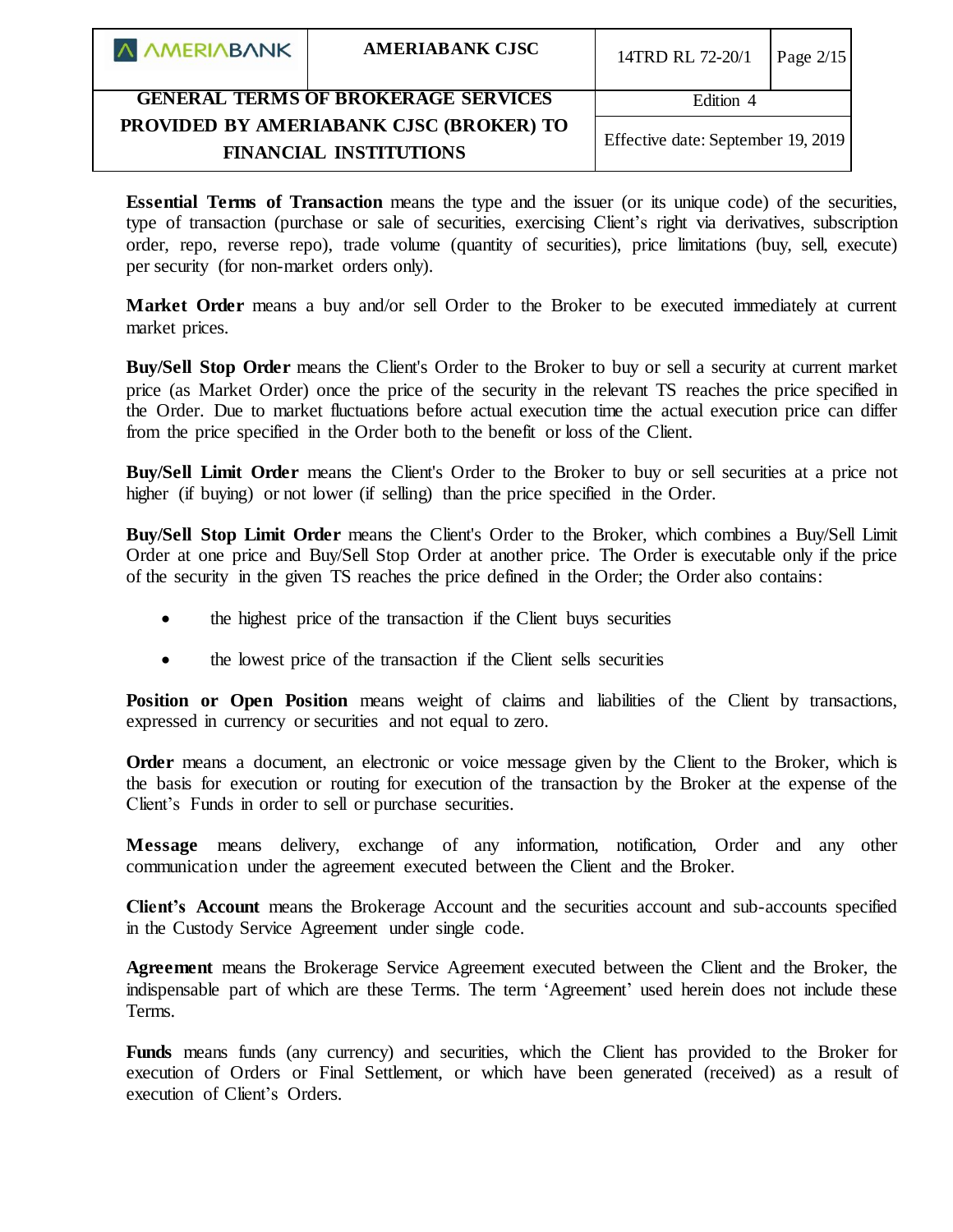| A AMERIABANK                               | <b>AMERIABANK CJSC</b>                                                          | 14TRD RL 72-20/1                   | Page $3/15$ |
|--------------------------------------------|---------------------------------------------------------------------------------|------------------------------------|-------------|
| <b>GENERAL TERMS OF BROKERAGE SERVICES</b> |                                                                                 | Edition 4                          |             |
|                                            | <b>PROVIDED BY AMERIABANK CJSC (BROKER) TO</b><br><b>FINANCIAL INSTITUTIONS</b> | Effective date: September 19, 2019 |             |

**Applicable Law** means laws and other imperative bylaws and regulations of the jurisdiction where the Broker performs transactions in pursuance of the Agreement and these Terms.

**Final Settlement** means fulfillment of mutual liabilities when due upon expiry of the transaction execution term, which, and the order of which, are defined by the terms of the given transaction.

Law means the Republic of Armenia Law 'On Stock Market'.

**Value Dating Facility** means a service where the Broker executes or accepts/routes the Client's Orders for further execution when there are no sufficient funds on the Client's Account for final settlement provided that such Funds are made available and transferred to the Broker on the day of transaction.

**Maximum Value Dating Limit** means maximum amount denominated in AMD (or its equivalent in foreign currency) which the Broker agrees to provide to the Client for trading with Value Dating Facility.

- 1.2 Other terms used herein shall have the meaning ascribed to them in the Law or other statutes, ordinances and bylaws approved on its basis. If not defined therein, such terms shall have the meaning commonly used in the international business practice, unless otherwise explicitly implied by the given context.
- 1.3 Unless the context explicitly states otherwise, the provisions of these Terms should be interpreted as follows below:
	- 1) Any citation from or reference to any document (including without limitation the Agreement) means citation from or reference to the then valid and effective version of such document as amended and modified, unless otherwise expressly implied by such citation or reference.
	- 2) Any and all references to clauses shall mean references to the clauses of these Terms, unless expressly stated otherwise.
	- 3) The captions and headings used herein are for convenience of reference only and shall not control or affect in any way the meaning, construction, or interpretation of any of the clauses herein.
	- 4) Unless the context requires otherwise, terms in the singular number include the plural, and those in the plural include the singular.
	- 5) Any and all reference to any person or party shall mean also from time to time reference to the representatives, substitutes or successors of such person or party.
	- 6) The usage of the phrase 'this agreement' shall refer to the Agreement and all its annexes, including these Terms.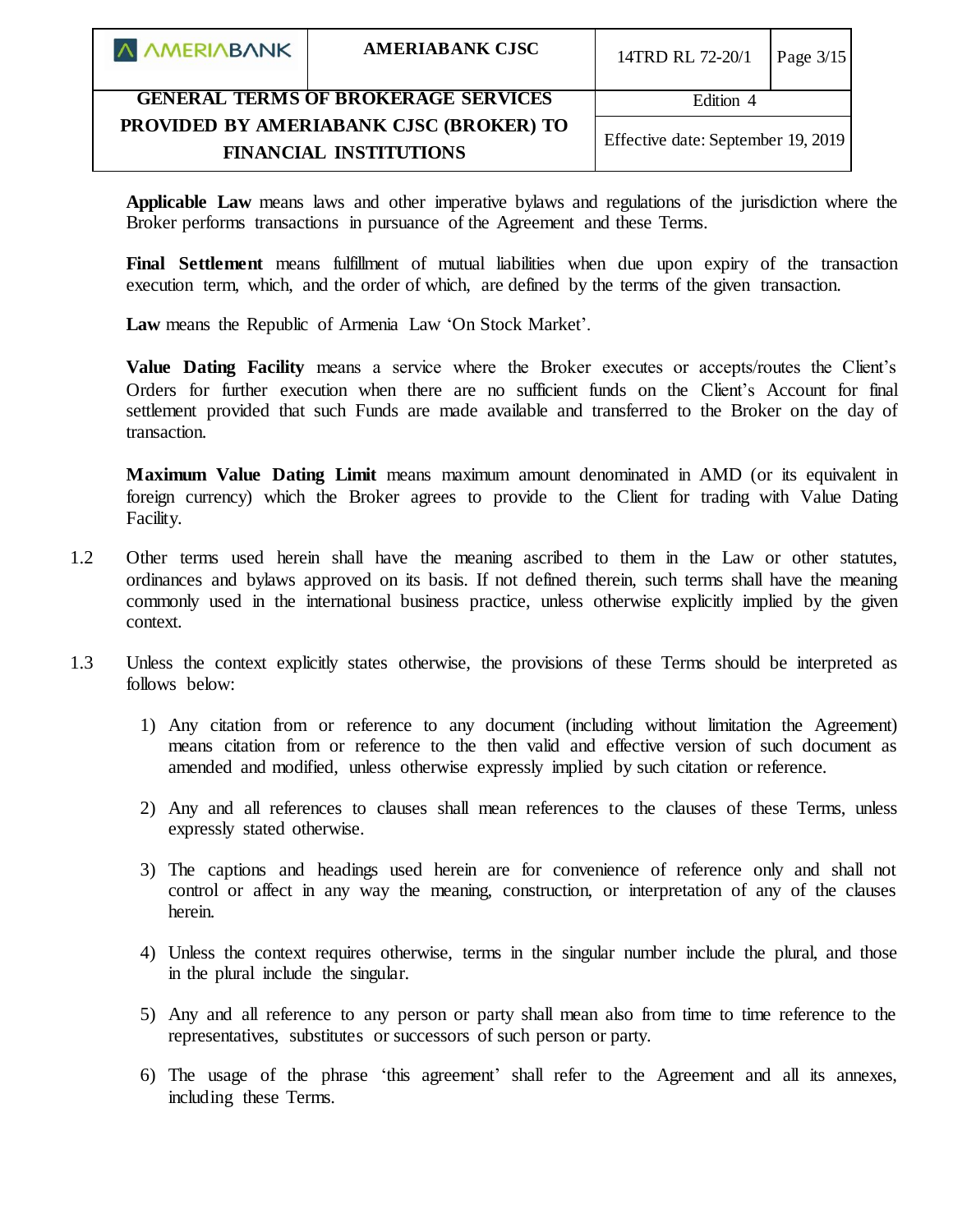| A AMERIABANK                               | <b>AMERIABANK CJSC</b>                                                                                         | 14TRD RL 72-20/1 | Page $4/15$ |
|--------------------------------------------|----------------------------------------------------------------------------------------------------------------|------------------|-------------|
| <b>GENERAL TERMS OF BROKERAGE SERVICES</b> |                                                                                                                | Edition 4        |             |
|                                            | PROVIDED BY AMERIABANK CJSC (BROKER) TO<br>Effective date: September 19, 2019<br><b>FINANCIAL INSTITUTIONS</b> |                  |             |

7) Expressions 'hereby', 'herein', 'according to this' and other words with similar meaning used in the Agreement refer to the clause containing such expression.

### **2. INFORMATION ABOUT BROKER**

- 2.1 Full name: Ameriabank closed joint stock company, short name: Ameriabank CJSC (herein 'the Broker').
- 2.2 Address: 2 Vazgen Sargsyan St., Yerevan 0010, Armenia.
- 2.3 E-mail: [office@ameriabank.am,](mailto:office@ameriabank.am) website: [www.ameriabank.am,](http://www.ameriabank.am/) phone: +374 10 561 111.
- 2.4 The Broker combines brokerage services with other types of investment services, whether principal or not, and banking activity defined by Law on the basis of banking license.
- 2.5 The Broker is supervised by the Central Bank of Armenia (CBA), which is located at 6 Vazgen Sargsyan Street, Yerevan, tel.: +37410 583 841, website: [www.cba.am,](http://www.cba.am/) e-mail: [mcba@cba.am.](mailto:mcba@cba.am)

#### **3. GENERAL PROVISIONS**

- 3.1 These Terms regulate the relationship between the Broker and the Client in connection with the services specified in the Agreement and other services as set forth below:
	- 1) Margin Trading,
	- 2) provision/exchange of currency required for Final Settlement,
	- 3) ensuring Final Settlement,
	- 4) custody services related to brokerage.
- 3.2 All amendments and supplements to these Terms are an indispensable part of these Terms.
- 3.3 These Terms and the Agreement are inseparable from each other, only together they are valid and make a document fully expressing the consent and will of the Parties thereto and containing binding and enforceable provisions. If the Agreement and these Terms envisage different provisions, the corresponding provision of the Agreement shall prevail. This clause does not restrict the possibility of separate citation of or reference to the Agreement and these Terms in the text of the Agreement and these Terms.
- 3.4 Any amendments and addenda to these Terms shall be made by the bank at its sole discretion provided the Client is notified of such amendments and addenda. The changes shall become effective for the Client on the  $11<sup>th</sup>$  day following the day when the notice was received.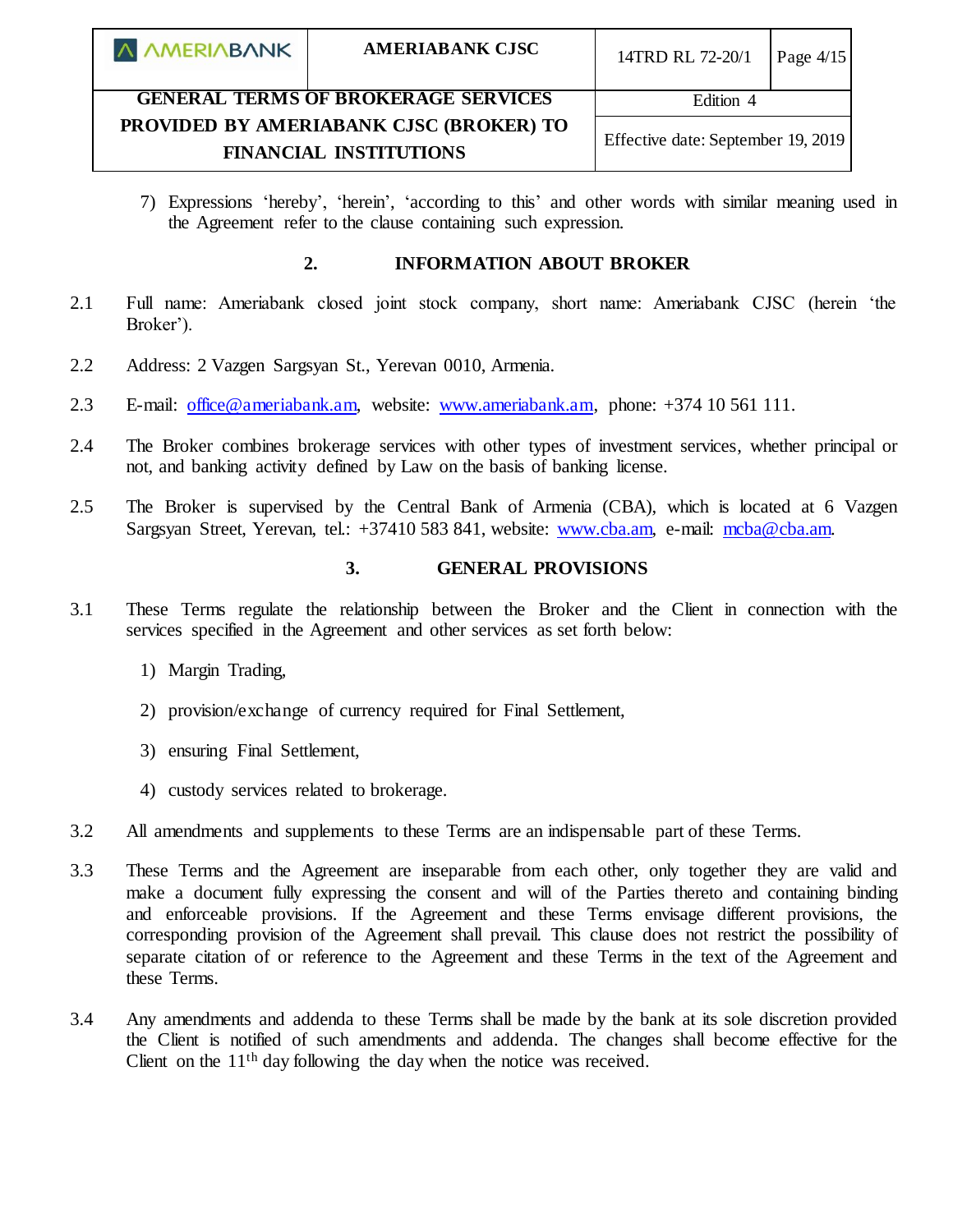| <b>A AMERIABANK</b>                        | <b>AMERIABANK CJSC</b>                                                   | 14TRD RL 72-20/1                   | Page $5/15$ |
|--------------------------------------------|--------------------------------------------------------------------------|------------------------------------|-------------|
| <b>GENERAL TERMS OF BROKERAGE SERVICES</b> |                                                                          | Edition 4                          |             |
|                                            | PROVIDED BY AMERIABANK CJSC (BROKER) TO<br><b>FINANCIAL INSTITUTIONS</b> | Effective date: September 19, 2019 |             |

3.5 Without prejudice to the fiduciary obligations to the Client, the Broker may involve third parties while providing services to the Client without prior consent of the Client. The Broker has the right to involve other organizations at its own discretion, including entities specializing in stock market, as well as use the services and TSs of other organizations on international and local markets to execute the Orders of the Client, if the Client hasn't specified the intermediary cooperating with the Broker, in the Order.

#### **4. PROVISION OF SERVICES**

- 4.1 The Broker shall execute or route for execution the Orders of the Client only if there are sufficient Funds on the Client's Account for Final Settlement and fulfillment of the Client's liabilities to the Broker under that particular Order, unless the Client trades on margin or the transaction contains the Value Dating Facility in which case the terms and conditions are defined by separate covenant.
- 4.2 The Broker may refuse to accept, execute or route for execution the Order, if:
	- 1) the Order does not comply with the form and substance defined in these Terms;
	- 2) the Order was not placed in the manner defined in these Terms;
	- 3) the Broker has performed all the actions required under these Terms to verify the identity of the person placing the Order and has reasonable doubts as to the authorities of that person to place the Order;
	- 4) in the cases defined in clause 7.15 of these Terms;
	- 5) the Broker's Agents reject acceptance or execution of the Orders placed by the Client and accepted and routed by the Broker due to absence of possibility to trade in certain markets and TSs;
	- 6) execution or routing of the Order has objectively become impossible for the Broker through no fault of the latter;
	- 7) there are limitations and bans set or applied by TSs or Agents which make execution of the Order impossible.
- 4.3 In the course of the brokerage service the Client shall:
	- 1) furnish to the Broker in a timely manner any and all documents required by the Broker for securities account opening and execution of custody services as prescribed under the Agreement;
	- 2) give immediate notice to the Broker on any change in the information furnished under the Brokerage Agreement and these Terms within 2 business days after such changes take place.

# **5. ORDERS**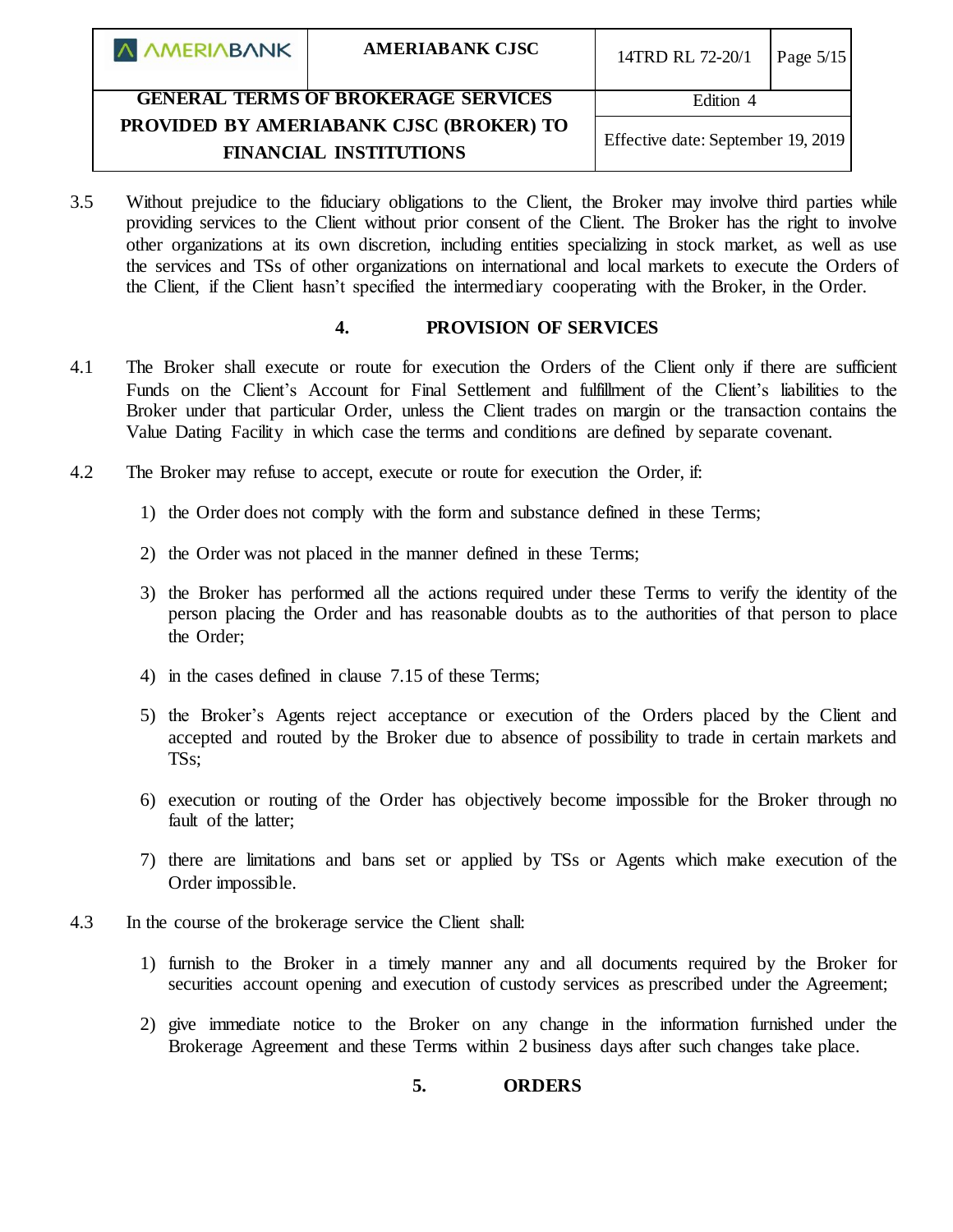| <b>A AMERIABANK</b>                        | <b>AMERIABANK CJSC</b>                                                   | 14TRD RL 72-20/1                   | Page $6/15$ |
|--------------------------------------------|--------------------------------------------------------------------------|------------------------------------|-------------|
| <b>GENERAL TERMS OF BROKERAGE SERVICES</b> |                                                                          | Edition 4                          |             |
|                                            | PROVIDED BY AMERIABANK CJSC (BROKER) TO<br><b>FINANCIAL INSTITUTIONS</b> | Effective date: September 19, 2019 |             |

- 5.1 To execute a transaction the Client gives an Order to the Broker which should contain the Essential Terms of Transaction. The Order may also contain specification of any Order type defined in these Terms, as well as time restrictions (Time In Force, abbreviated TIF, expressed in days or 'good till cancelled'). Where the type of the Order is not specified, it shall be deemed a Market Order. Where the TIF is not defined, the Order is in force until the closing of the first Trading Session begun at the time or after placing of the Order in the given TS.
- 5.2 The transactions out of the funds of the Client shall be executed based on Orders containing the Essential Terms of Transaction, completed in form and manner defined under the bank's internal regulations and bylaws related to brokerage services (an exhibit of the form is posted to the Broker's official website), when in hard copy, or sent by e-mail, other electronic communication means, fax, or communicated to the Broker by phone.
- 5.3 Where the Client chooses e-mail option of placing orders, the Client acknowledges and understands that, due to technical and other reasons beyond control of the Broker, the Order might not reach the Broker or might be delayed in reaching, or sent by non-authorized persons or otherwise become known to such persons due to, among others, system failures, unauthorized access or unauthorized use of passwords, etc. Hereby the Parties agree that the Broker shall not be held liable for any loss incurred by the Client as a result of circumstances defined above. The Parties also agree that any Message received from the Client's e-mail address specified in the Agreement shall be deemed to have been sent by the Client.
- 5.4 Where the Order has been placed via electronic channels, the Client can check whether or not the Broker has received it by calling the authorized person of the Broker. During the phone conversation the authorized person shall confirm or deny the receipt of electronic Order with the Essential Terms of Transaction. The receipt of the electronic message may be also confirmed by the system operator if the Client requests the delivery receipt in which case, however, the Broker shall be not held responsible for the accuracy of the receipt confirmation service.
- 5.5 The Broker shall record the Orders placed by the Client by phone. Hereby the Client agrees to the recording of their communication with the Broker. If the Order is placed by phone, the authorized employee of the Broker may ask the caller questions to verify their identity, including the unique code of the Client, one or several of the codes of the secure card provided to the Client, Agreement details, etc. The Order shall only be accepted if the Client has been properly identified based on the answers received.
- 5.6 When placing the Order over the phone, the Client shall articulate the terms defined under clause 5.1 which shall be repeated by the authorized person. If the terms are repeated correctly, the Client will confirm them by saying 'I confirm'.
- 5.7 If placed by fax, the Order shall only be accepted for execution if the Client has further confirmed it by phone as prescribed under clauses 5.5 and 5.6.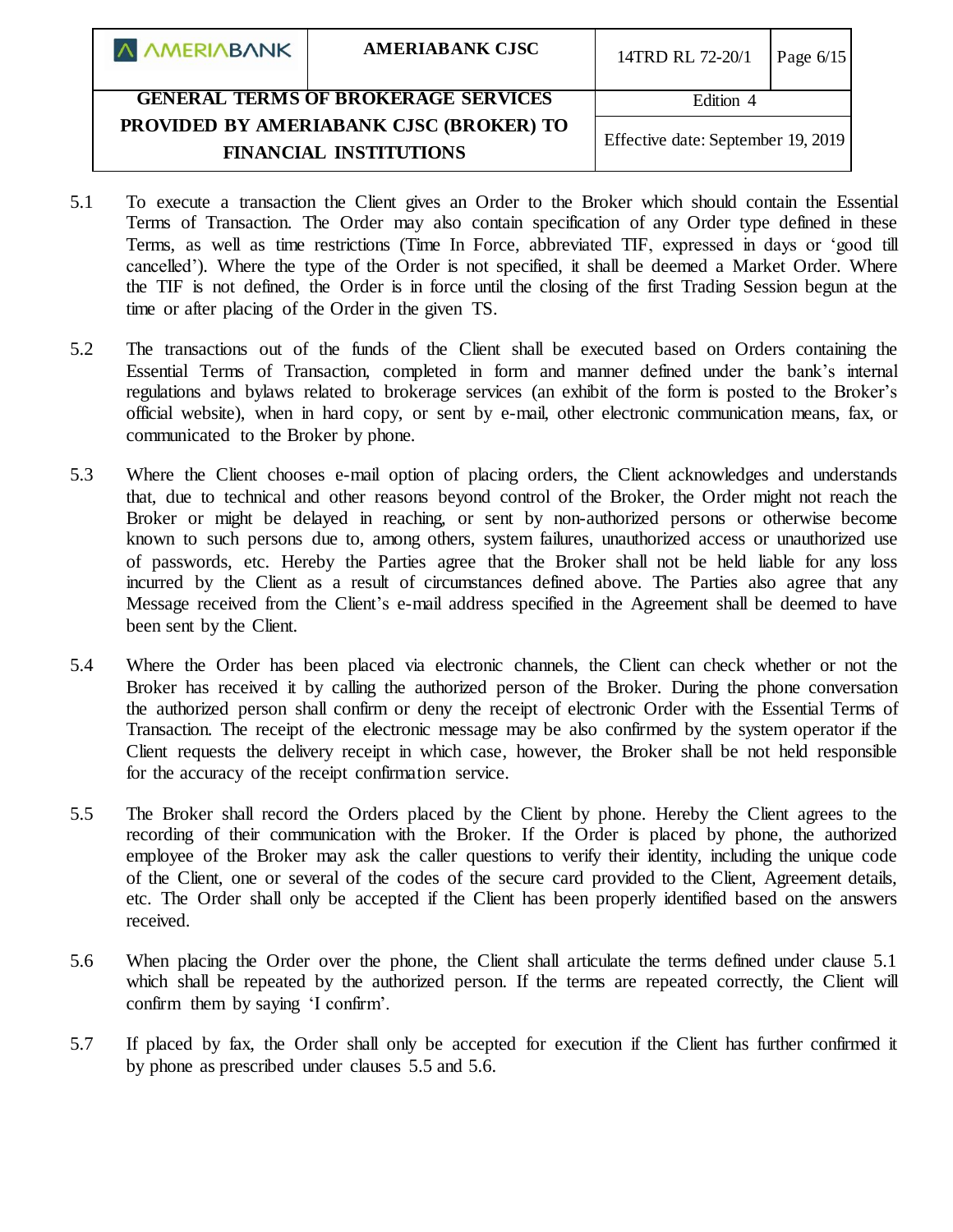| <b>A AMERIABANK</b>                                                      | <b>AMERIABANK CJSC</b> | 14TRD RL 72-20/1                   | Page 7/15 |
|--------------------------------------------------------------------------|------------------------|------------------------------------|-----------|
| <b>GENERAL TERMS OF BROKERAGE SERVICES</b>                               |                        | Edition 4                          |           |
| PROVIDED BY AMERIABANK CJSC (BROKER) TO<br><b>FINANCIAL INSTITUTIONS</b> |                        | Effective date: September 19, 2019 |           |

- 5.8 If on paper, the Order shall be submitted to the Broker personally in 2 copies. One copy shall remain with the Broker, the other shall be returned to the Client with 'Accepted' note and the Broker's signature on it.
- 5.9 If the Client (i) does not possess the codes and/or a Secure Card, and/or (ii) does not have the Secure Card on them at the time of placing of the Order, the Broker shall generate a temporary (one-time only) code valid for 2 hours which shall be automatically sent to the Client's e-mail address specified in the Agreement executed with the Client. Once the validity period of the temporary code has expired, the Client's Orders shall be accepted based on the previously issued Secure Card (codes). If the Client loses the Secure Card, it is re-issued upon the Client's application, subject to the then effective fees and rates.
- 5.10 The Broker has the right to reject the Client's Order in the following cases:
	- 1) absence of the Client's or their authorized representative's ID and other identification data, or suspicion of inaccuracy or inconsistency of such data,
	- 2) not placing the Order in accordance with the form and substance defined under clauses 5.1-5.8; non-compliance of the Order with the Republic of Armenia legislation and these Terms.
- 5.11 The Client may recall the submitted Order or change its price, quantity/value, term or fees by sending a corresponding Message subject to clauses 5.1-5.8 of these Terms. The Message shall be accepted for execution provided the offer or order for execution of the transaction has not been executed or accepted by the Broker yet. The recall Message shall be considered to have been accepted at the time it reaches the Broker's representative. If the transaction has been executed in the period between the receipt of the Client's recall Message by the Broker and recall confirmation by the corresponding TS, the recall order is not executed.
- 5.12 The Client can submit a Margin Trading order and receive financing or securities loan from the Broker, if the Client has executed a supplementary Covenant with the Broker and subject to the terms and conditions of such Covenant.
	- 5.13 The Broker has the right to reject the received Order, if after its receipt it appears that there is no sufficient amount on the Client's Account to execute the transaction (except for Margin Trading or transactions within Maximum Value Dating Limit) and charge the fees. Hereby the Broker reserves the right to charge amounts to the Client's Account without further notice during or any time after execution of the transaction. The Order might also be rejected, if the Funds available on the Client's Account are encumbered with third party rights or blocked. The Value Dating Facility may be granted to the Client only if stipulated in Agreement. The indicative Maximum Value Dating Limit is determined by the Broker on a day-by-day and case-by-case basis; information about limits can be provided to the Client before submission of order. Orders beyond approved limits will be rejected. It is the responsibility of the Client to make sure that all orders are within the Value Dating Limit effective at that time. Where a Value Dating Limit is provided to the Client, the Client, by executing the agreement, gives to the Broker an irrevocable order to sell the securities available on the Client's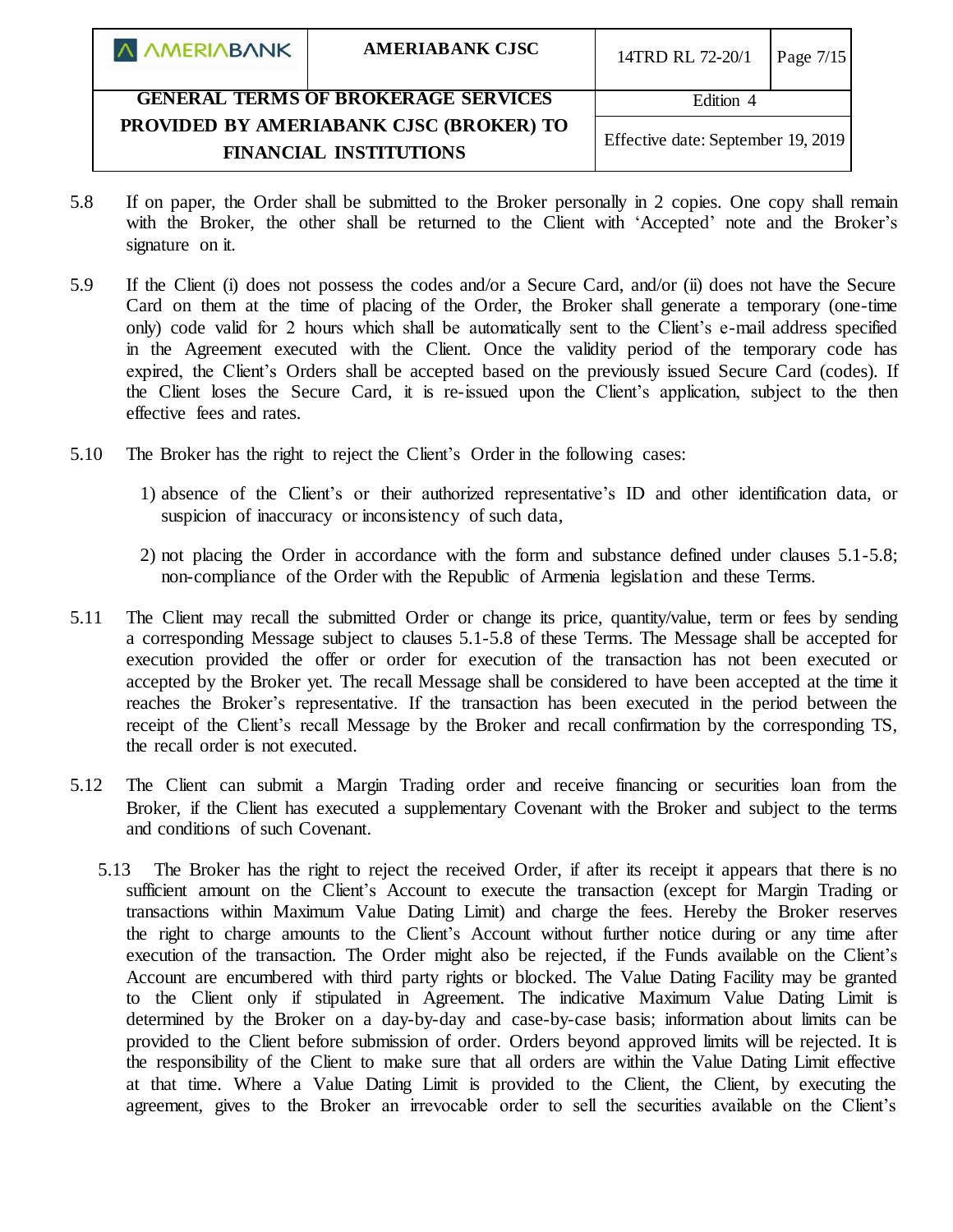| A AMERIABANK                               | <b>AMERIABANK CJSC</b>                                                   | 14TRD RL 72-20/1                   | Page $8/15$ |
|--------------------------------------------|--------------------------------------------------------------------------|------------------------------------|-------------|
| <b>GENERAL TERMS OF BROKERAGE SERVICES</b> |                                                                          | Edition 4                          |             |
|                                            | PROVIDED BY AMERIABANK CJSC (BROKER) TO<br><b>FINANCIAL INSTITUTIONS</b> | Effective date: September 19, 2019 |             |

account with the Broker (without limitation), if there is not enough cash on the Brokerage Account by COB the date of Value Dating Limit transaction to perform Final Settlement. This being the case, the Broker shall sell the Client's securities at a reasonable market price and use the proceeds in the following order: 1) Final Settlement under operations with Value Dating Limit; 2) amounts owed by the Client with respect to the Broker's fees; 3) the rest to be deposited into the Client's Brokerage Account.

- 5.14 In case of rejection of the Order the Broker gives immediate notice to the Client by e-mail or phone.
- 5.15 Depending on the market type (exchange, OTC, regulated, non-regulated) and place, nature of the transaction and execution terms, the Broker may set, in writing, cutoff dates for submission or recall of Orders. Any order or recall Message submitted after cutoff dates will not be considered. Definition of cutoff dates is an inseparable part of these Terms and mandatory for the parties. The act of the relevant executive body of the bank setting cutoff dates shall be posted to the Broker's official website or delivered to the Client by mail or e-mail, and shall become mandatory for the Client in 10 days upon its receipt.
- 5.16 Any restrictions set by TSs or the Bank's partners with regard to the minimum quantity/value of bought/sold securities per order refer also to the Client's orders. It is the responsibility of the Broker to keep the Client informed about such restrictions.
- 5.17 The Client acknowledges that the types of tradeable securities, trade value and Order submission deadlines are limited to the list of eligible securities, volume restrictions and Order submission or execution cutoff dates set by the Agents and TSs ensuring execution of Orders. In any case, the Broker shall accept all Orders during Operational Day. Any Market Order submitted after completion of the Trading Session in the TS shall not be executed or routed for execution until the beginning of the next Trading Session.

#### **6. MARGIN TRADING AND TRANSACTIONS WITH DERIVATIVES**

- 6.1 The terms and conditions of brokerage services with respect to Margin Trading shall be defined by a separate covenant to be executed between the Broker and the Client, forming (if executed) an indispensable part of the Agreement and regulated by these Terms as far as they do not contradict its provisions.
- 6.2 Brokerage services with derivatives shall be provided in accordance with the terms, conditions and restrictions defined by the TSs and Agents dealing with trade in such derivatives.
- 6.3 Where the Client's Position in transactions with certain Derivatives, such as Options, is open, and at the time of opening of the Trading Session preceding the Trading Session during which the Option was executed in the given TS (hereinafter 'Funds Availability Time') there are no sufficient Funds on the Client's Account to fulfill the obligations deriving from the Options, the Broker shall be hereby entitled to close the Client's Position in relation to the Options by selling the Options. Likewise, even if at the Funds Availability Time there are sufficient Funds on the account, the Broker shall be entitled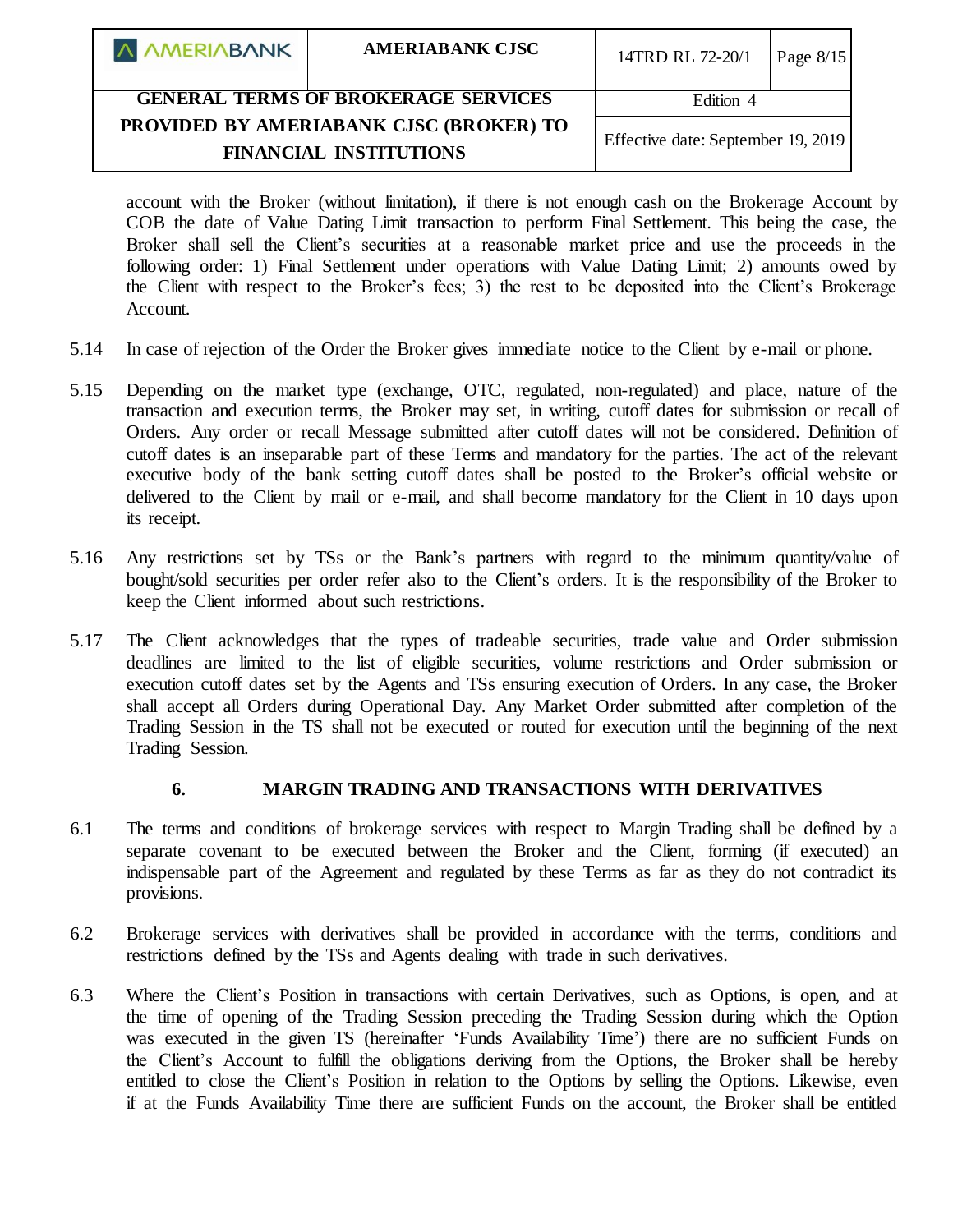| <b>A AMERIABANK</b>                                                      | <b>AMERIABANK CJSC</b> | 14TRD RL 72-20/1                   | Page $9/15$ |
|--------------------------------------------------------------------------|------------------------|------------------------------------|-------------|
| <b>GENERAL TERMS OF BROKERAGE SERVICES</b>                               |                        | Edition 4                          |             |
| PROVIDED BY AMERIABANK CJSC (BROKER) TO<br><b>FINANCIAL INSTITUTIONS</b> |                        | Effective date: September 19, 2019 |             |

to reject and not forward for execution any Order of the Client from the Funds Availability Time until closing of the Position by the Broker or actual execution of the Option, if the trade value of such Order exceeds the difference between the total balance of Funds on the Client's Account and the amount necessary to consummate the trade.

## **7. ACCOUNTING OF FUNDS. CUSTODY AND FINAL SETTLEMENT OPERATIONS**

- 7.1 Client's securities issued in the Republic of Armenia, intended for provision of services by the Broker or received as a result of such services shall be accounted for on the securities accounts opened and maintained in accordance with the Custody Service Agreement and these Terms.
- 7.2 Client's cash intended for provision of services by the Broker or received as a result of such services shall be transferred to the Brokerage Account after Final Settlement or based on written order of the Client from accounts with the Broker or other banks.
- 7.3 The difference between the balance on the Brokerage Account (to the extent that it is not encumbered by accepted or executed Order or the Bank's or third party rights) and amounts payable to the Broker under this Agreement shall be the open-ended liability of the Broker to the Client.
- 7.4 No interest shall be accrued to the balance on the Brokerage Account. Any and all transactions by the Brokerage Account of the Client shall be limited to the following:
	- 1) Debit: transfer of amounts from the Brokerage Account to current bank accounts of the Client with the Broker or other banks
	- 2) Credit: payment of amounts from the Client's current bank accounts with the Broker or other banks
	- 3) Operations required to perform Final Settlement in accordance with these Terms
- 7.5 Transactions by the Brokerage Account shall be executed based on Orders of the Client. The Order shall be considered an instruction to execute a transaction through the Brokerage Account to appropriate extent. The operations specified in sub-clauses 1 and 2 of clause 7.4 of these Terms shall be executed in accordance with the bank's internal regulations within 2 Operational Days upon submission of the respective instruction.
- 7.6 The Brokerage Account can be debited without the Client's instruction only if there is a valid and effective court judgement or ruling, as well as in other cases defined under applicable laws and the agreements executed by and between the Client and the Broker.
- 7.7 The Broker shall be entitled to reject any credit operation to the Brokerage Account at its own discretion, if to the Broker's belief (which shall be based on reasonable internal estimations) availability of funds on the Brokerage Account, considering the character and exposure of operations to be executed or likely to be executed by the Client using those funds, can lead to substantial losses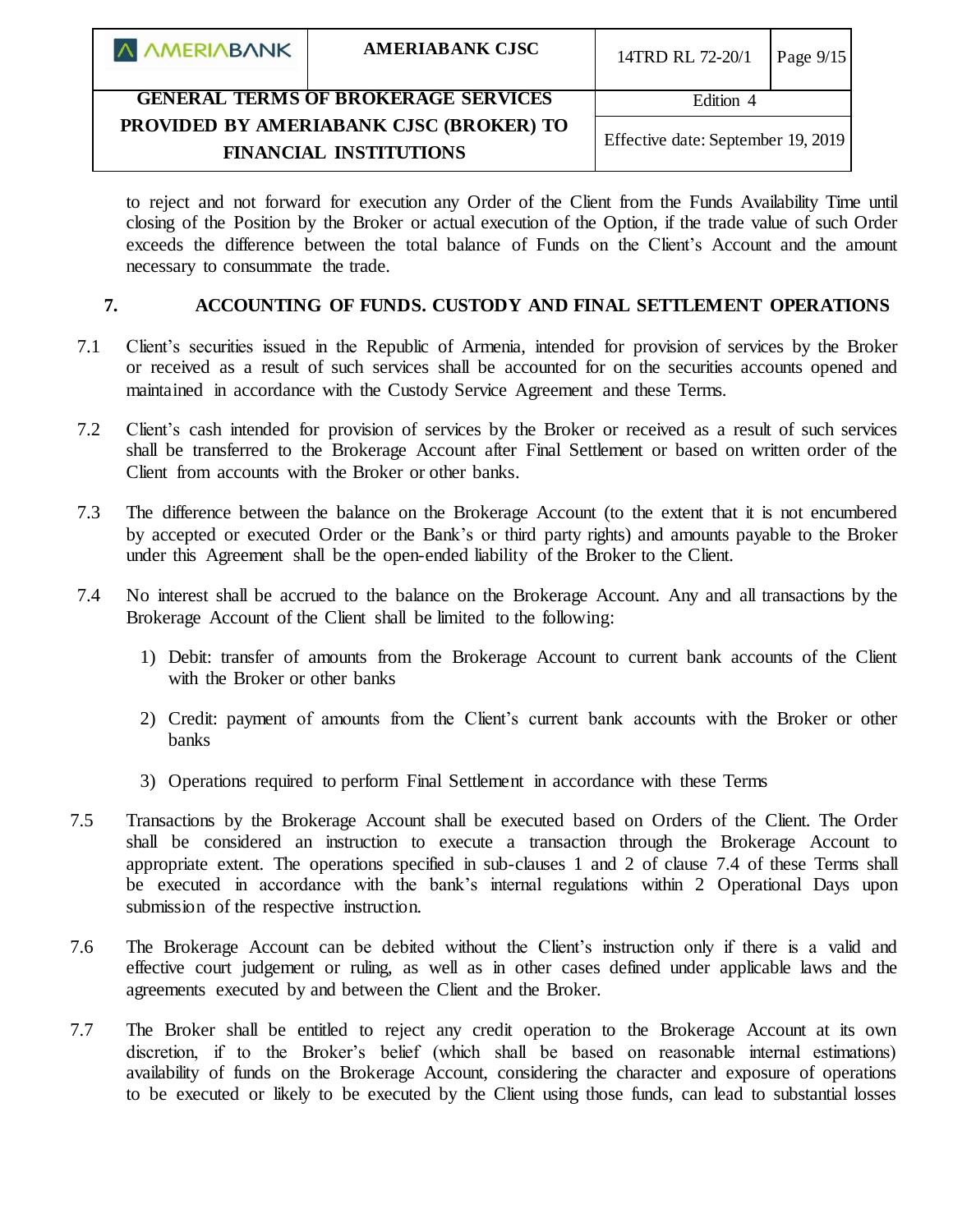| <b>A AMERIABANK</b>                        | <b>AMERIABANK CJSC</b>                                                   | 14TRD RL 72-20/1                   | Page<br>10/15 |
|--------------------------------------------|--------------------------------------------------------------------------|------------------------------------|---------------|
| <b>GENERAL TERMS OF BROKERAGE SERVICES</b> |                                                                          | Edition 4                          |               |
|                                            | PROVIDED BY AMERIABANK CJSC (BROKER) TO<br><b>FINANCIAL INSTITUTIONS</b> | Effective date: September 19, 2019 |               |

for the Client and/or Broker. The arrangements between the Client and the Broker regarding the status and peculiarities of bank accounts having the status of Brokerage Account are not public agreements, and the Client accepts all specific terms and restrictions with regard to debit and credit operations by the Brokerage Account, defined in these Terms.

- 7.8 Transactions by the Brokerage Account may be executed by the same persons who are authorized to submit Orders under the Agreement. If the Client does not have current account with the bank or the persons authorized to submit orders for execution of transactions by that account differ from the persons authorized to transact by the Brokerage Account, the Broker shall approve the signature specimen and seal (if any) card for the authorized representatives pursuant to the Broker's internal procedures. To ensure separate internal accounting of Funds the Broker maintains a record-keeping system for internal separate accounting of funds and securities expressed in various currencies, reflecting the flow and balance of resources. This system is maintained for separate internal accounting purposes only and is not intended for registration of title to Funds. The Client shall be provided with a unique code in the system matching the Client's identification code. The system described herein is maintained also to keep records of the flow and balance of the Client's securities accounted for on the Broker's nominee accounts.
- 7.9 Hereby the Client gives their consent to the Broker to use, including to pledge the funds transferred to and received by the Broker under this Agreement, for the Broker's benefit without prejudice to the latter's fiduciary obligations to the Client.
- 7.10 The Broker can keep the funds of the Client on nominee accounts and the Broker's accounts or bank (correspondent) accounts and other accounts with other (including foreign) financial institutions in the Broker's name, in accordance with the legislation of the Republic of Armenia or the transaction jurisdiction and agreements executed in accordance with such legislation. Hereby the Broker is authorized while executing operations to combine the assets of the Client with assets of other clients and the Broker's own assets, however, at all times subject to separate book-keeping of the assets of the Client, other clients and the Broker's own assets by proper maintenance of internal accounting system.
- 7.11 Custody services, payment and settlement operations related to provision of brokerage services pursuant to these Terms, as well as transactions by the Client's Accounts are regulated by the Custody Service Agreement, these Terms and internal regulations of the Broker, respectively. The Client's securities purchased during brokerage service and available for sale shall be accounted for on the securities account opened by the Broker for the Client under the Custody Service Agreement.
- 7.12 An Order to execute a transaction, given pursuant to these Terms, is also an instruction to perform a relevant custody operation by the Client's securities account (including operation in terms of the Custody Service Agreement), in particular:
	- 1) acceptance/crediting of securities to the account;
	- 2) transfer/withdrawal of securities from the account;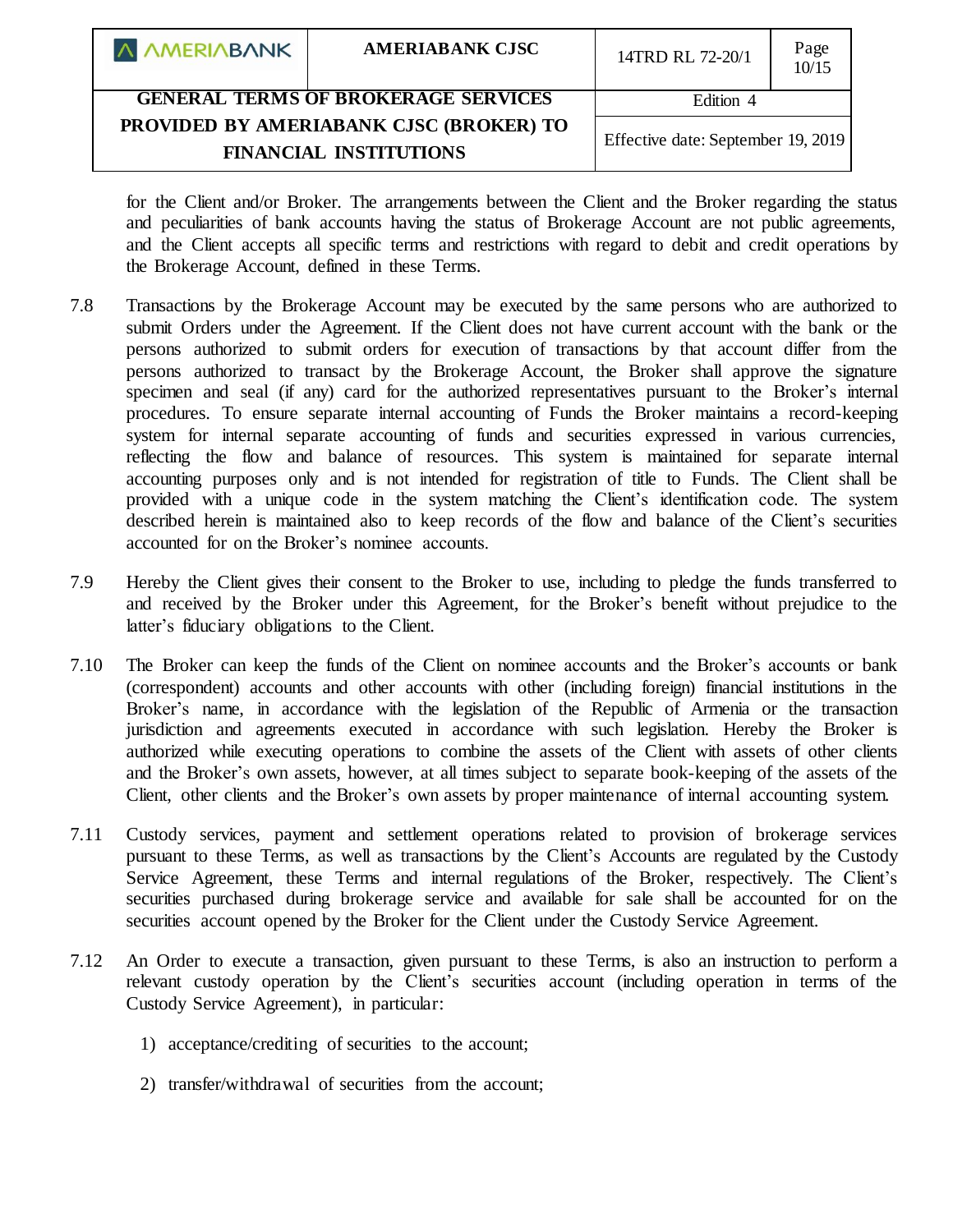| A AMERIABANK                               | <b>AMERIABANK CJSC</b>                                                   | 14TRD RL 72-20/1                   | Page<br>11/15 |
|--------------------------------------------|--------------------------------------------------------------------------|------------------------------------|---------------|
| <b>GENERAL TERMS OF BROKERAGE SERVICES</b> |                                                                          | Edition 4                          |               |
|                                            | PROVIDED BY AMERIABANK CJSC (BROKER) TO<br><b>FINANCIAL INSTITUTIONS</b> | Effective date: September 19, 2019 |               |

- 3) blocking/pledging of securities in favor of third parties and/or the Broker or holding of securities.
- 7.13 The Client can also give an instruction to the Broker to execute a transaction (crediting, debiting, transfer, blocking, etc.) by their securities account not related to any brokerage order. In such cases the instruction on custody services should be submitted in accordance with the procedure, form and terms defined in the Custody Service Agreement.
- 7.14 For the purposes of these Terms Final Settlement means performance of the Client's liabilities as a result of transactions executed by the Broker based on the Order and acceptance of performance by the counterparty, in particular:
	- 1) acceptance, registration and transfer of securities;
	- 2) transfer, acceptance and registration of cash, replenishment of floating balance with Derivatives;
	- 3) currency exchange required to complete the transactions specified in sub-clauses 1 and 2 above.
- 7.15 If (i) the currency of the accounts included in the Brokerage Account differs from the currency required to ensure Final Settlement under the transactions executed based on Orders, or (ii) the Client's balance on the account in transaction currency is not sufficient, the Broker shall convert the amounts into the required currency at the rate prevailing in the Bank or agreed with the Client for AMD, the currency required for Final Settlement or the currencies specified below. The Broker shall first use the balances on AMD-denominated accounts, then balances on USD-denominated accounts, then EUR and then RUB denominated funds respectively.
- 7.16 If the CBA does not define exchange rates for the currencies required to complete Final Settlement for the transaction, the Broker may refuse to execute the Order or to route it for execution.
- 7.17 The Broker performs Final Settlement for the Client without further instruction. Hereby the parties agree that the Client's Order to perform operations is also an instruction to perform Final Settlement with the Client's funds.
- 7.18 The Client shall ensure that at all times there are sufficient Funds on the Client's Accounts to enable the Broker to complete Final Settlement in accordance with these Terms. This obligation shall not refer to Margin Trading in which case the Client shall nevertheless ensure the availability on their accounts of Funds required to secure the Client's liabilities to the Broker in accordance with Margin Trading covenants.

### **8. BROKER'S COMPENSATION**

8.1 The Broker shall charge a fee for provision of services in accordance with the brokerage service fees (Fees) defined in Appendix 1 to the Agreement.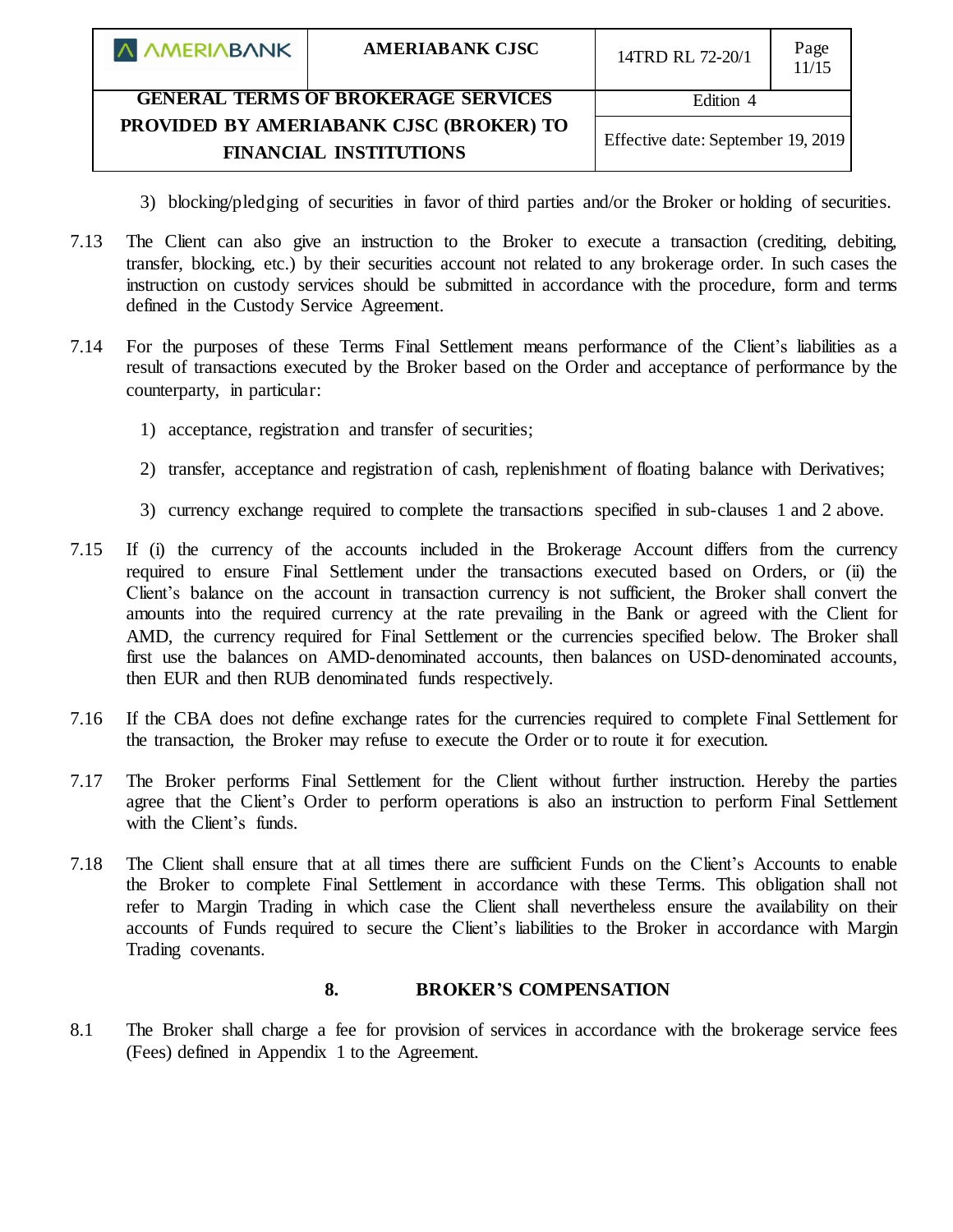| A AMERIABANK                               | <b>AMERIABANK CJSC</b>                                                   | 14TRD RL 72-20/1                   | Page<br>12/15 |
|--------------------------------------------|--------------------------------------------------------------------------|------------------------------------|---------------|
| <b>GENERAL TERMS OF BROKERAGE SERVICES</b> |                                                                          | Edition 4                          |               |
|                                            | PROVIDED BY AMERIABANK CJSC (BROKER) TO<br><b>FINANCIAL INSTITUTIONS</b> | Effective date: September 19, 2019 |               |

- 8.2 The fees defined in Appendix 1 to the Agreement may be changed by the Broker from time to time in which case they shall become effective on the 11<sup>th</sup> day after notification of the Client or publication of such changes at the official website of the Broker.
- 8.3 The Client shall also reimburse all operational expenses of the Broker (related to execution or routing of the Client's orders), which may occur due to the necessity to involve third parties to ensure execution of the transactions and Final Settlement, in particular, fees charged by TSs and the Broker's Agents (other than common and regular commission fees charged in accordance with agreements executed with Agents), etc., which vary by TS, type of transaction, its value, etc. Such expenses are not included in the fees defined in Appendix 1 to the Agreement. The reports submitted to the Client shall reflect both the specified expenses and charges made by the Broker for their reimbursement.
- 8.4 Where the Broker acts also as the Client's tax agent in accordance with applicable laws, the Broker shall charge all the applicable taxes and other amounts payable by the Client and transfer them to the relevant authorities.
- 8.5 The Broker shall charge the fees, expenses, interests, fines and penalties under these Terms and the Agreement and any other amounts payable by the Client to the Broker out of the funds provided by the Client, and/or debit them to the bank accounts of the Client without further notice, and the Client shall ensure that sufficient funds are available on those accounts at all times. Immediately after execution or routing of Order the Broker shall charge the funds to the Brokerage Account in AMD. If the funds on the Brokerage Account in AMD are not sufficient, the amounts shall be charged to the Client's Brokerage Accounts in other currencies and converted at the rate prevailing at the bank.
- 8.6 The brokerage service fees do not include fees charged by Trading Systems, stock exchanges, custodians, registrars, etc. (except for clearing fees). All such fees, if payable, shall be debited to the Client's Account.
- 8.7 In response to the request of the Client the Broker shall advise on sources of information related to the fees specified in clause 8.6.

# **9. REPORTING**

9.1 Once a month in the head office the Broker shall provide the Client (by e-mail and/or – upon the Client's written request or based on arrangement with the Broker – on paper) with status (per transaction) and regular (monthly) reports on the opening balance (Position), flows and closing balance (Position) of the Client's Account, as well as on the transactions with the assets (cash and securities) available on the Client's Account and their flows, except for reports on transactions executed via Electronic Trading System, which are presented to the Client via trading software if the Client's consent is available.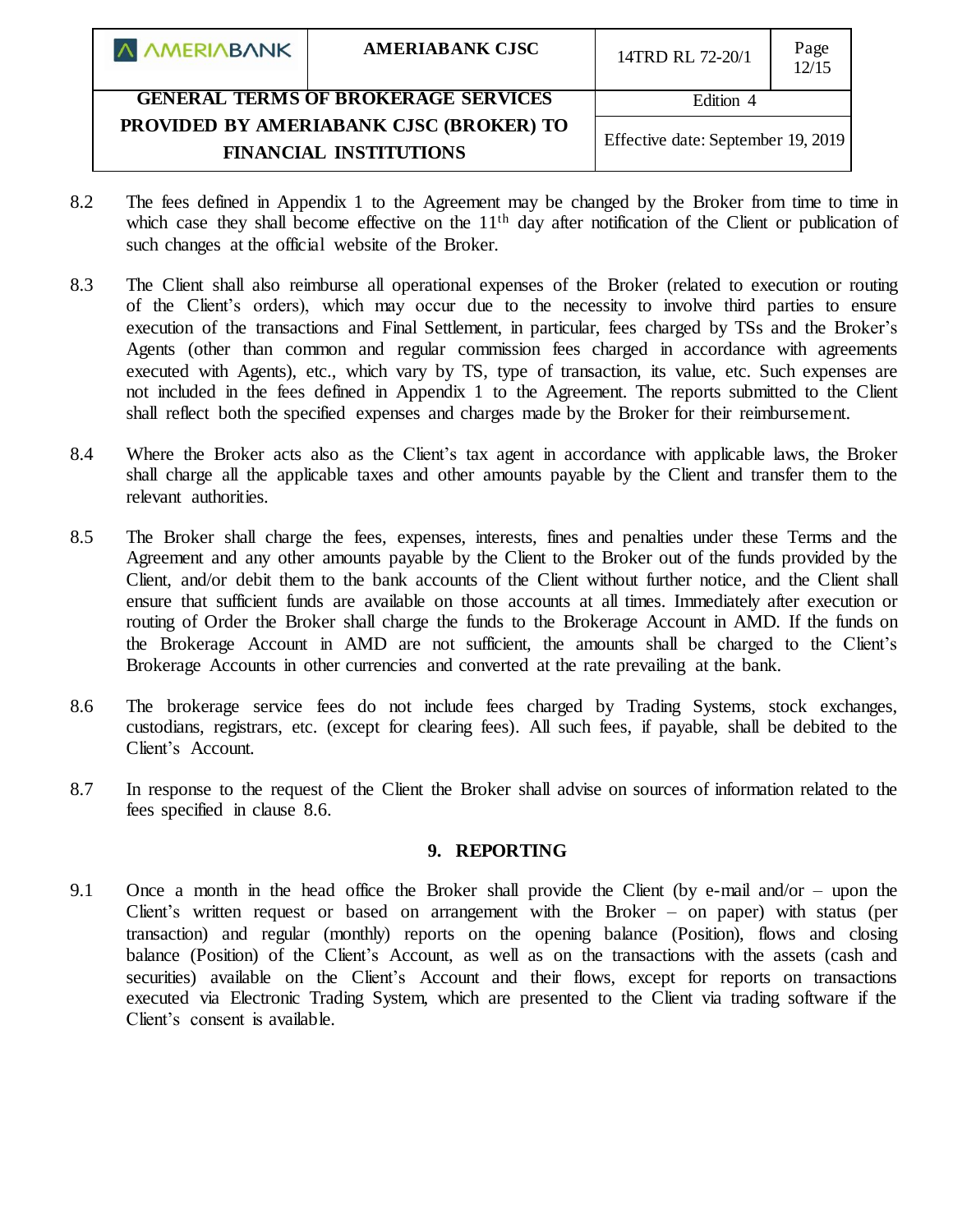| <b>A AMERIABANK</b>                                                      | <b>AMERIABANK CJSC</b> | 14TRD RL 72-20/1                   | Page<br>13/15 |
|--------------------------------------------------------------------------|------------------------|------------------------------------|---------------|
| <b>GENERAL TERMS OF BROKERAGE SERVICES</b>                               |                        | Edition 4                          |               |
| PROVIDED BY AMERIABANK CJSC (BROKER) TO<br><b>FINANCIAL INSTITUTIONS</b> |                        | Effective date: September 19, 2019 |               |

- 9.2 The Broker shall also provide the Client with reports in form and substance specified in clause 9.1 for any particular period requested by the Client within 3 days upon submission of such request. Each month the Client can receive one report of the character specified in this clause free of charge. The Client can get the hard copy of the report by visiting the Broker's head office.
- 9.3 The monthly report shall be deemed accepted if the Client hasn't filed any written objection within 5 days upon its receipt. Status report shall be deemed accepted if the Client hasn't filed any written objection within 2 business days upon its receipt.

# **10. EXCHANGE OF INFORMATION AND COMMUNICATION**

- 10.1 The Broker and the Client shall exchange information by phone, fax, e-mail (internet or other network), postal/courier delivery of original documents and personal delivery with receipt acknowledgement by signature. Information affecting the Client's legal status shall be published on the Broker's website with notice given to the Client by e-mail. The Client acknowledges that any of the above mentioned means is a reliable communication channel, however, communication will be mainly performed via e-mail and by phone.
- 10.2 Upon the Broker's consent, the Client and the Broker may provide for in the Agreement a definite communication device/channel most reliable for the Client, if other than those specified in clause 10.1, or one of the channels specified in the said clause.
- 10.3 Orders can be accepted for execution or routing and information can be exchanged by phone, e-mail, electronic terminals (web-based platforms) or on paper.
- 10.4 The paper flow and exchange of information shall be in Armenian. Upon the Client's request, the brokerage-related paper flow and exchange of information may be in Russian or English in accordance with the Agreement.

# **11. LIABILITY**

- 11.1 The obligations of the Parties under the Agreement are the legally enforceable liability of the Parties. In case of failure or default in performance by any of the Parties the other Party shall be entitled to adequate indemnity and compensation.
- 11.2 The Parties confirm that the representations and warranties set forth in chapter 4 of the Agreement are true and accurate and each Party undertakes to indemnify any and all losses the other Party may incur if the stated representations and warranties are found to be untruthful or inaccurate. Neither Party shall be liable for failure or default in performance, if such failure or default was caused by untruthfulness or inaccuracy of the representations or warranties of the other Party under chapter 4 of the Agreement. Either Party shall indemnify any and all losses incurred by third parties if such losses were caused, among other things, by untruthfulness or inaccuracy of the representations and warranties under chapter 4 of the Agreement.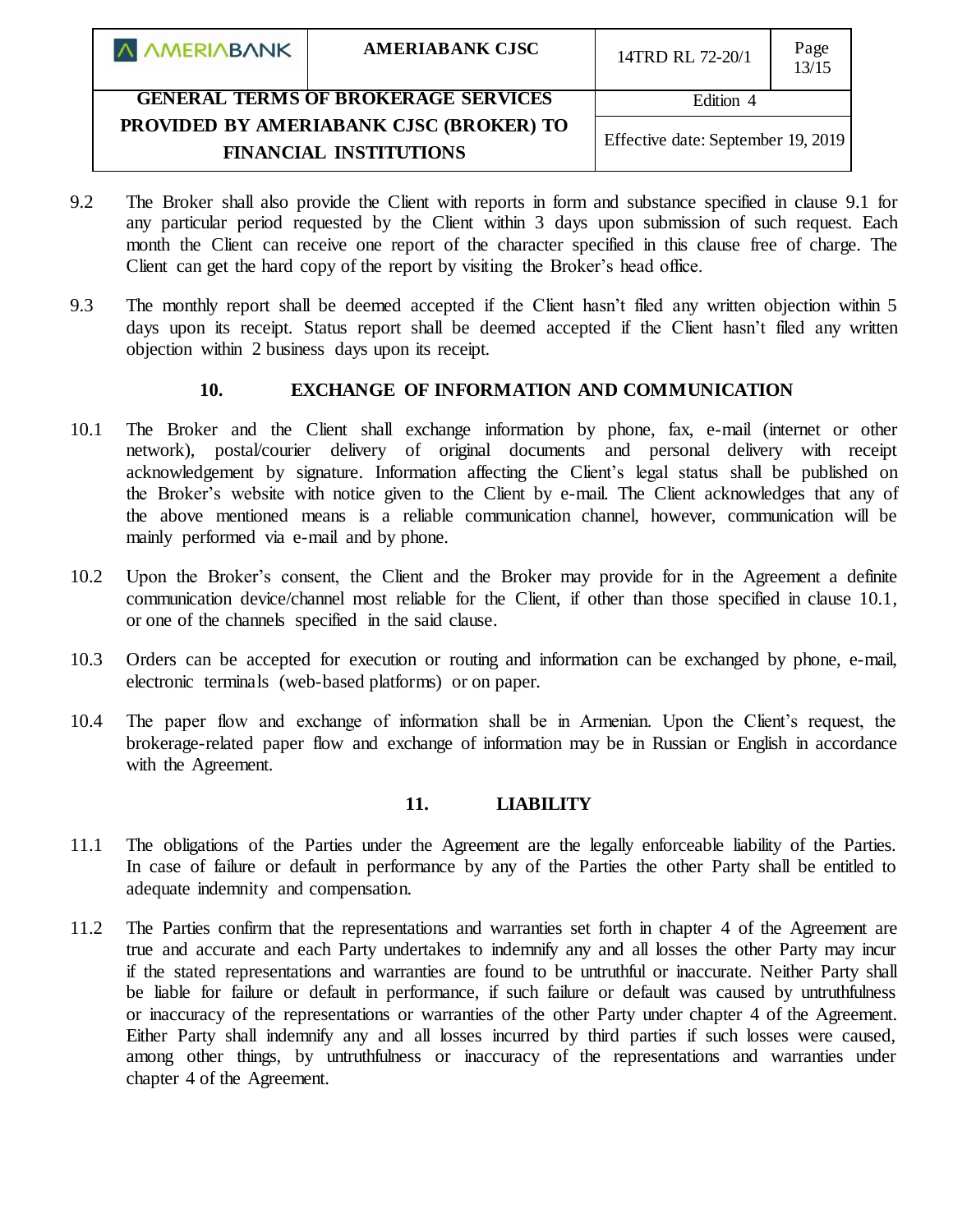| A AMERIABANK                               | <b>AMERIABANK CJSC</b>                                                                                         | 14TRD RL 72-20/1 | Page<br>14/15 |
|--------------------------------------------|----------------------------------------------------------------------------------------------------------------|------------------|---------------|
| <b>GENERAL TERMS OF BROKERAGE SERVICES</b> |                                                                                                                | Edition 4        |               |
|                                            | PROVIDED BY AMERIABANK CJSC (BROKER) TO<br>Effective date: September 19, 2019<br><b>FINANCIAL INSTITUTIONS</b> |                  |               |

- 11.3 In any case the liability of the Broker to the Client shall be limited to the amount of actual loss incurred by the Client, which was caused deliberately or through negligence as a result of transactions executed by the Broker in violation of the Client's Order or non-performance of the Order for any reason not specified under these Terms.
- 11.4 The Broker shall not be liable for losses caused to the Client by insolvency or bankruptcy of third parties, including Agents (sub-agents) and entities engaged as custodians to maintain the Client's funds, or by failure or default in performance on the part of such persons, if the Broker was not and could not be aware that such circumstances had occurred or were pending or inevitable.
- 11.5 The Client shall indemnify any and all losses incurred by the Broker as a result of claims raised by third parties in connection with provision of services under the Agreement and the Terms. The Client shall be released from liability only in case such claims of third parties are based on unlawful actions of the Broker, including actions not properly authorized or caused by the Client.
- 11.6 The Client shall bear the risk of non-performance or improper performance of liabilities by the counterparty under the transactions caused to be executed by the Broker upon the Client's orders, while the Broker shall make best efforts to demand proper performance from such parties. However, the Broker gives no guarantees and bears no liability in this respect. Hereby the Parties agree that, considering that (i) trading outside Armenia takes place on regulated markets through a chain of Agents and sub-agents, (ii) the Broker is responsible only for routing the Orders for execution to the Agents who may forward them to their sub-agents, in which case (iii) the Broker cannot exercise reasonable care in the choice of such sub-agents, the Broker shall not be held liable for nonperformance of liabilities by third parties under the transactions executed based on the Client's Orders. Hereby the Parties agree that the Broker shall be deemed to have failed to exercise reasonable care in the choice of the agents only if, while having the possibility to chose, the Broker has selected a person the bankruptcy or insolvency of which or its imminence was known to the Broker at the time of such choice.
- 11.7 The Broker shall also bear no liability in cases when the Order or Message is delivered to the Broker on behalf of the Client, but by an unauthorized person, if the Broker has taken all reasonable actions to try and identify this person (check and identification of codes, including those specified on the Client's Secure Card – in case of Orders by phone; availability of signature and seal of the authorized person – in case of paper-based Order; e-mail specified in this Agreement and code – in case of electronic order), and it has not become clear or evident after such check that the Order is being given by a person with no such authority. If the Client has lost identification data, including Secure Card, or the code has become known to third parties, including the Client's employees not authorized to place Orders, the Client shall give immediate notice to the Broker by reliable means of communication specified in the Agreement, in which case the Client shall be provided with new ID and a Secure Card upon request. Any Order placed on behalf of the Client prior to notice, the details and identification data of which as provided by the person giving the Order match the Client's identification data, shall be deemed to have been placed by the authorized person of the Client. The Broker shall consider such Orders as given by authorized person and shall bear no responsibility before the Client for losses